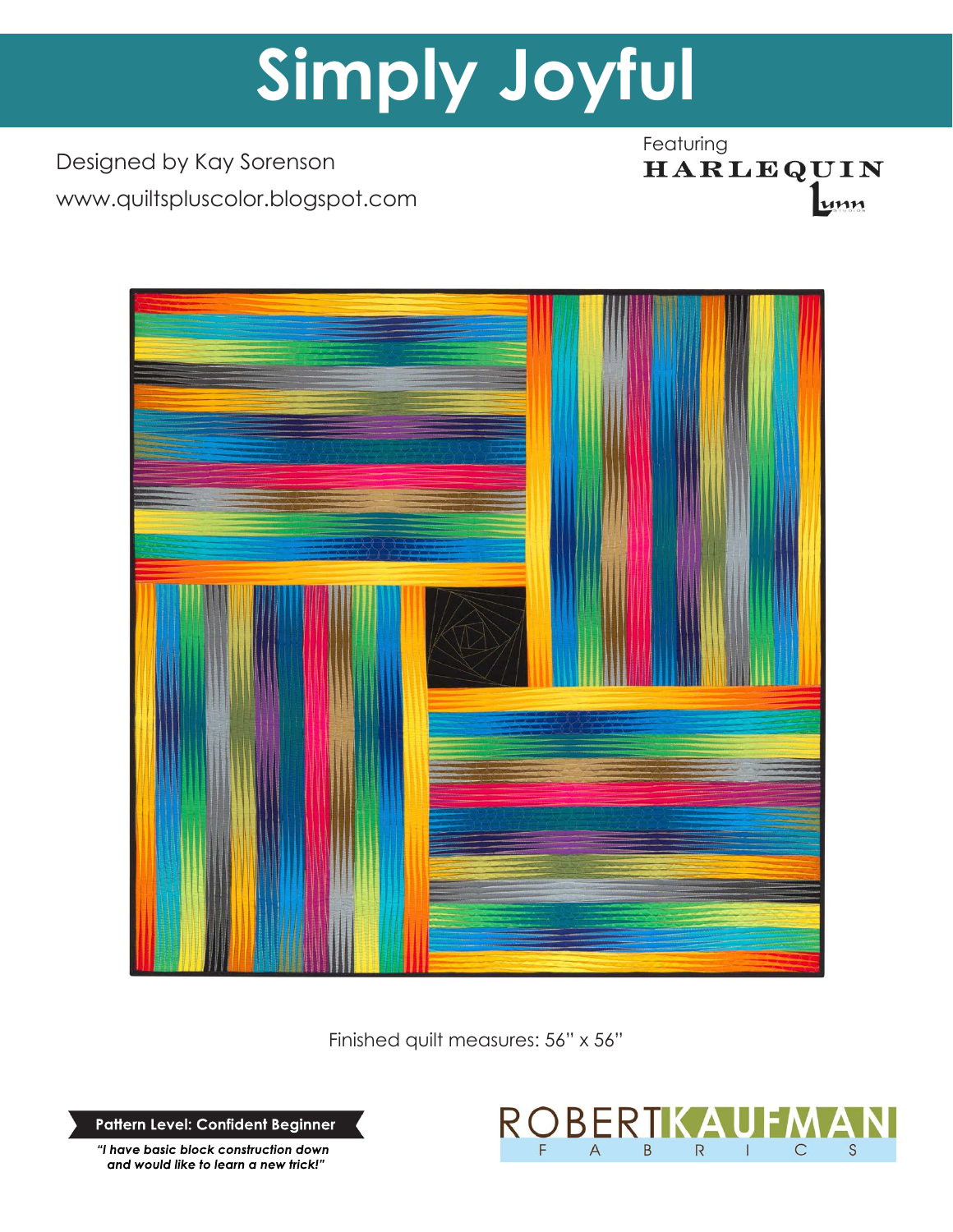# Fabric and Supplies Needed

| Color | <b>Fabric</b>  | Name/SKU                       | Yardage     | Color                                                                                                   | Fabric                   | Name/SKU                         | Yardage     |
|-------|----------------|--------------------------------|-------------|---------------------------------------------------------------------------------------------------------|--------------------------|----------------------------------|-------------|
|       | $\wedge$       | AHQ-15043-206<br>SUNSET        | 1/3<br>yard |                                                                                                         | H                        | AHQM-15043-108<br><b>FUCHSIA</b> | 1/3<br>yard |
|       | $\sf B$        | AHQM-15043-257<br>CARIBBEAN    | 1/3<br>yard |                                                                                                         | $\overline{\phantom{a}}$ | AHQM-15043-155<br><b>STONE</b>   | 1/3<br>yard |
|       | $\overline{C}$ | AHQ-15043-42<br><b>PALM</b>    | 1/3<br>yard |                                                                                                         | J                        | AHQM-15043-47<br><b>GRASS</b>    | 1/3<br>yard |
|       | $\mathsf{D}$   | AHQM-15043-293<br><b>SMOKE</b> | 1/3<br>yard |                                                                                                         | $\sf K$                  | AHQ-15043-59<br><b>OCEAN</b>     | 1/3<br>yard |
|       | $\mathsf E$    | AHQ-15043-169<br><b>EARTH</b>  | 1/3<br>yard |                                                                                                         | L                        | AHQM-15043-195<br><b>BRIGHT</b>  | 1/3<br>yard |
|       | $\mathsf F$    | AHQM-15043-201<br><b>JEWEL</b> | 1/3<br>yard |                                                                                                         | M                        | K001-1019<br><b>BLACK</b>        | 1/2<br>yard |
|       | G              | AHQ-15043-71<br><b>LAGOON</b>  | 1/3<br>yard | You will also need:<br>1/2 yard Binding Fabric<br>3-1/2 yards Backing Fabric<br>60" x 60" quilt batting |                          |                                  |             |

## Notes Before You Begin

- Please read through all of the instructions before beginning.
- All of the seam allowances are 1/4" unless otherwise noted.
- Width of fabric (WOF) is equal to at least 42" wide.
- Press all seam allowances open after each seam is sewn, unless otherwise noted.
- Remember to measure twice and cut once!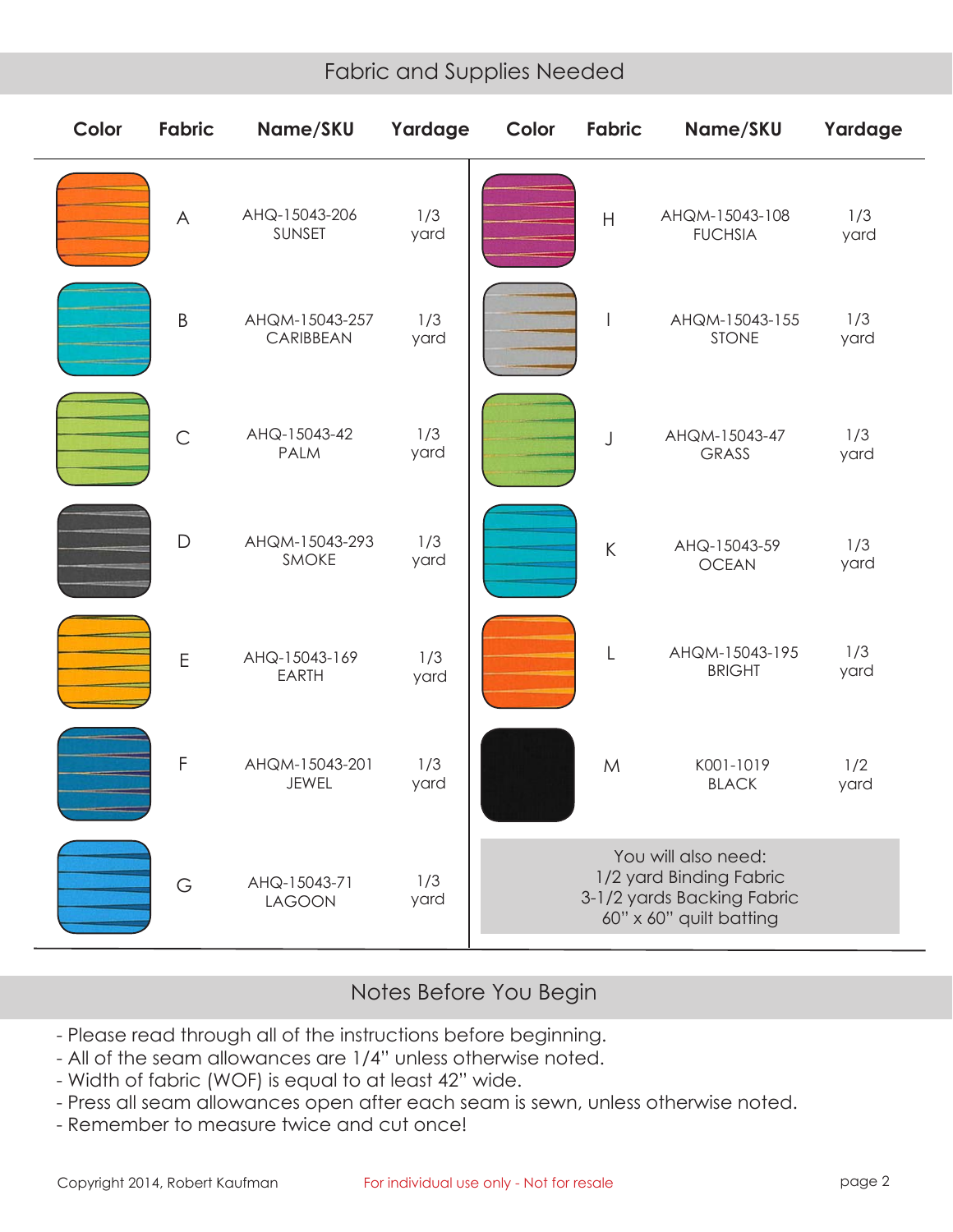## **Fabrics A-L**

- Cut four strips 2-1/2" x WOF from each fabric.

#### **Fabric M**

- Cut one square 8-1/2" x 8-1/2".

# Assembly Instructions

#### **Make Strip Sets**

1. Sew four sets of strips together in the following order:

Fabric A (Sunset) Fabric B (Caribbean) Fabric C (Palm) Fabric D (Smoke) Fabric E (Earth) Fabric F (Jewel) Fabric G (Lagoon) Fabric H (Fuchsia) Fabric I (Stone) Fabric J (Grass) Fabric K (Ocean) Fabric L (Bright)



TIP: When sewing strips together, sew seams in alternate directions. This means you will sew the first two strips together from left to right, then sew the third strip from right to left. Continue alternating the direction you sew and your work should end up straight and rectangular.

- 2. Press all seams toward Fabric A (the first strip).
- 3. Measure the full width of the strip set after you have sewn and pressed it. It should measure exactly 24-1/2" wide. If it doesn't, I will explain how to handle it in step 4c.
- 4. Trim the length of each strip set as follows (Trim each strip set separately as this makes them more accurate).
	- a. With Fabric A at the top, trim 1" (or slightly more) from the left side so that the edge is square.
	- b. The right side will be trimmed to the correct length according to the width of your strip set. If your strip set was a perfect 24-1/2" you will trim the complete strip set to a finished length of 32-1/2".

#### **OR**

 c. If your strip set was NOT a perfect 24-1/2", trim the length of each strip set to 8" more than the width. (For example, if your strip set measured 23-1/2" you would trim the length to 31-1/2".)